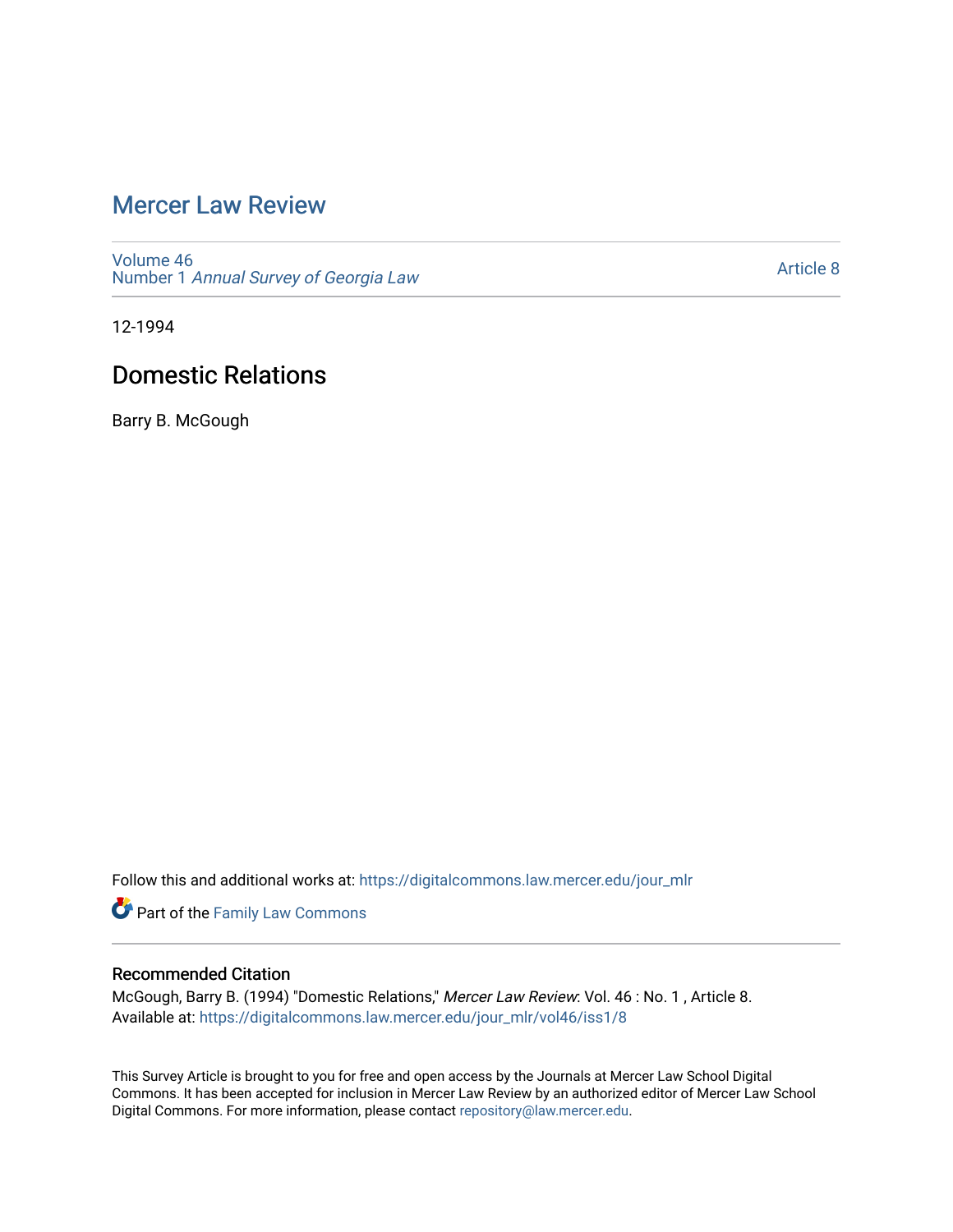# **Domestic Relations**

### **by Barry B. McGough"**

**Of** the forty-six cases decided during the survey year, fifteen are digested in this Article. Two custody cases are of special importance, one dealing with application of federal law and the other with joint custody. The remaining cases address smaller points across a familiar judicial landscape. This Article also highlights amendments to the child support guidelines.

#### I. DIVORCE

#### *A. Settlement Agreements*

*Van Dyck v. Van Dyck<sup>1</sup>*again occupied the appellate stage. The Georgia Supreme Court held the trial court erred by admitting parol evidence to contradict the language of Item 3(b) of the parties' divorce decree.' The former husband filed a modification petition which alleged that Item  $3(b)$  was ambiguous on classification of payments as alimony<br>or child support.<sup>3</sup> The husband argued the parties intended all The husband argued the parties intended all payments to be child support, and he should be allowed to present parol evidence concerning the parties' intent. The husband further contended his payments should terminate because one child had reached the age of majority and the other child had elected to reside with him.<sup>4</sup> Item 3(b) required the husband to make payments to the wife as "'alimony for her support and the support . . . of the children'."<sup>5</sup> The court held that parol evidence was inadmissible to prove the payments were all child

**<sup>\*</sup>** Shareholder in the firm of Frankel, Hardwick, Tanenbaum & Fink, **P.C.,** Atlanta, Georgia. University of California at Berkeley (A.B., **1963);** University of California (LL.B., **1966).** Member, State Bar of Georgia.

**<sup>1. 263</sup>** Ga. **161,** 429 **S.E.2d** 914 **(1993).**

<sup>2.</sup> *Id.* at **161,** 429 **S.E.2d** at **915.**

**<sup>3.</sup>** *Id.* at **162,** 429 **S.E.2d** at **915.**

*<sup>4.</sup> Id.*

**<sup>5.</sup>** *Id.* at **161-62,** 429 **S.E.2d** at **915.**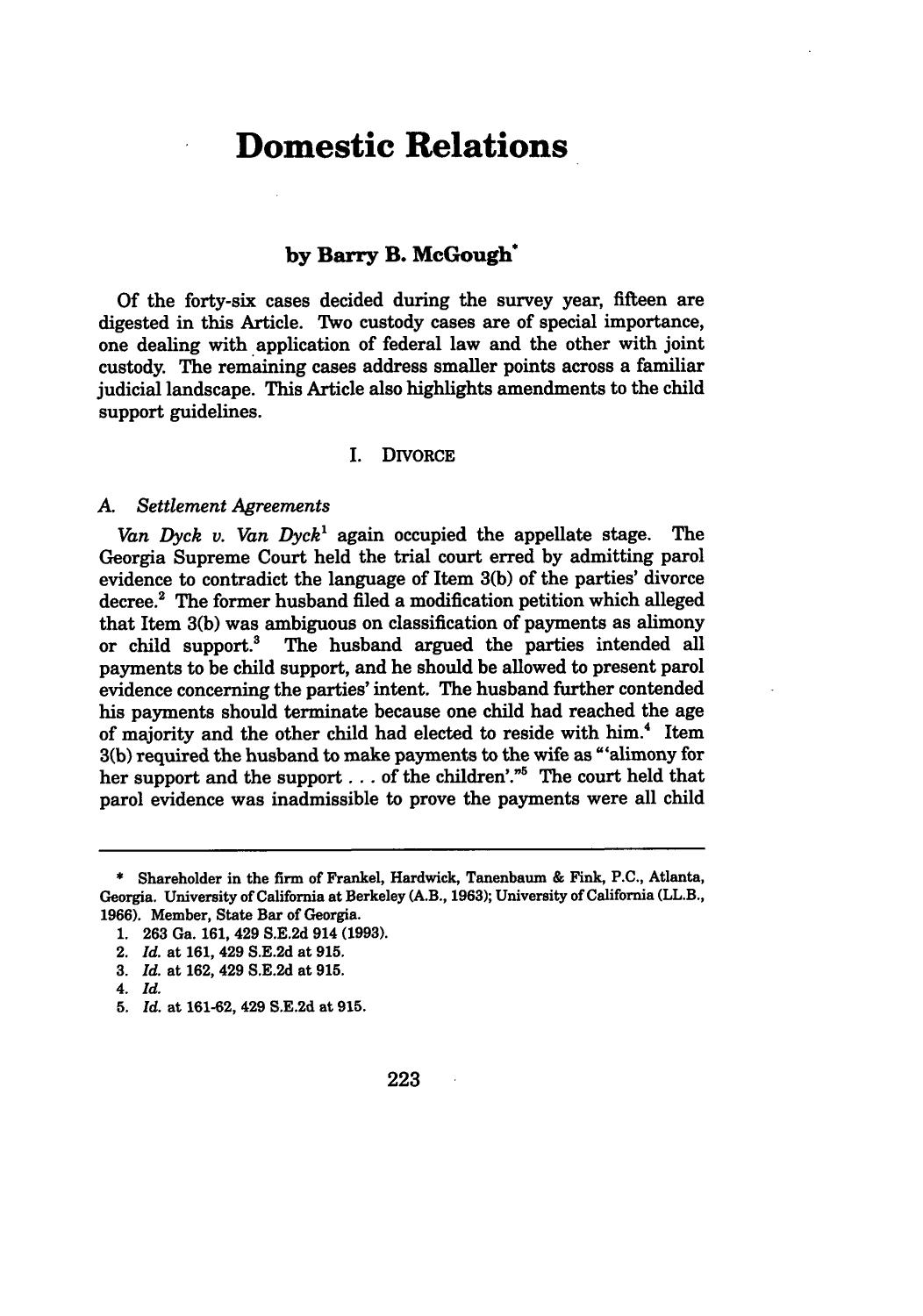support because the evidence would directly contradict the language of Item  $3(b)$ .<sup>6</sup> The court concluded that the agreement was for the support of the wife and the children and that it was not subject to proration based upon contingent events concerning the children.7 The court stated that parties to a contract are presumed to act with knowledge of relevant laws and their effect on the subject matter of the  $\arct{.}^8$  "Here, the agreement did not provide for automatic proration based upon the contingent events urged by the appellee, and may not now be construed to contain such provisions."9 The court further observed that "evaluating the agreement as a whole.., we conclude that the parties did not contemplate proration upon the happening of the contingent events urged by the appellee."<sup>10</sup> The opinion is further proof that the appellate courts are committed to application of the rules of construction to divorce agreements.

In *Eickhoff v. Eickhoff,"* the parties entered into a settlement agreement requiring the husband to pay retirement benefits to the wife within one week after he received them.<sup>12</sup> The settlement agreement was not incorporated into the divorce decree. The husband ceased paying one-half of his gross pension and social security benefits to the wife, and she brought an action to enforce the settlement agreement. The husband answered and asserted the settlement agreement was void. After the parties filed cross motions for summary judgment, the trial court held the settlement agreement imposed a valid contractual obligation upon Mr. Eickhoff to pay Mrs. Eickhoff one-half of the gross amount of his pension and social security benefits.'8 The supreme court affirmed but held that Mrs. Eickhoff was entitled to summary judgment only under a breach of contract theory.<sup>14</sup>

#### *B. Alimony*

In *Guntin v. Guntin,"5* the supreme court reversed the trial court and held that a husband's alimony obligation, which was based upon his

- **11.** 263 Ga. 498, 435 S.E.2d 914 **(1993).**
- 12. *Id.* at 498, 435 S.E.2d at 916.
- 13. *Id.*

14. *Id.* at 504, 435 S.E.2d at 920. The appellate court rejected theories of specific performance, contempt and domestication and correction of the foreign divorce decree. *Id.* at **502-03,** 435 **S.E.2d** at **918-19.**

**15. 263** Ga. 241, 430 **S.E.2d 6 (1993).**

*<sup>6.</sup> Id.* at 163, 429 S.E.2d at 916.

*<sup>7.</sup> Id.*

<sup>8.</sup> *Id.*

<sup>9.</sup> *Id.*

**<sup>10.</sup>** *Id.* at 164, 429 S.E.2d at **917** (citation omitted).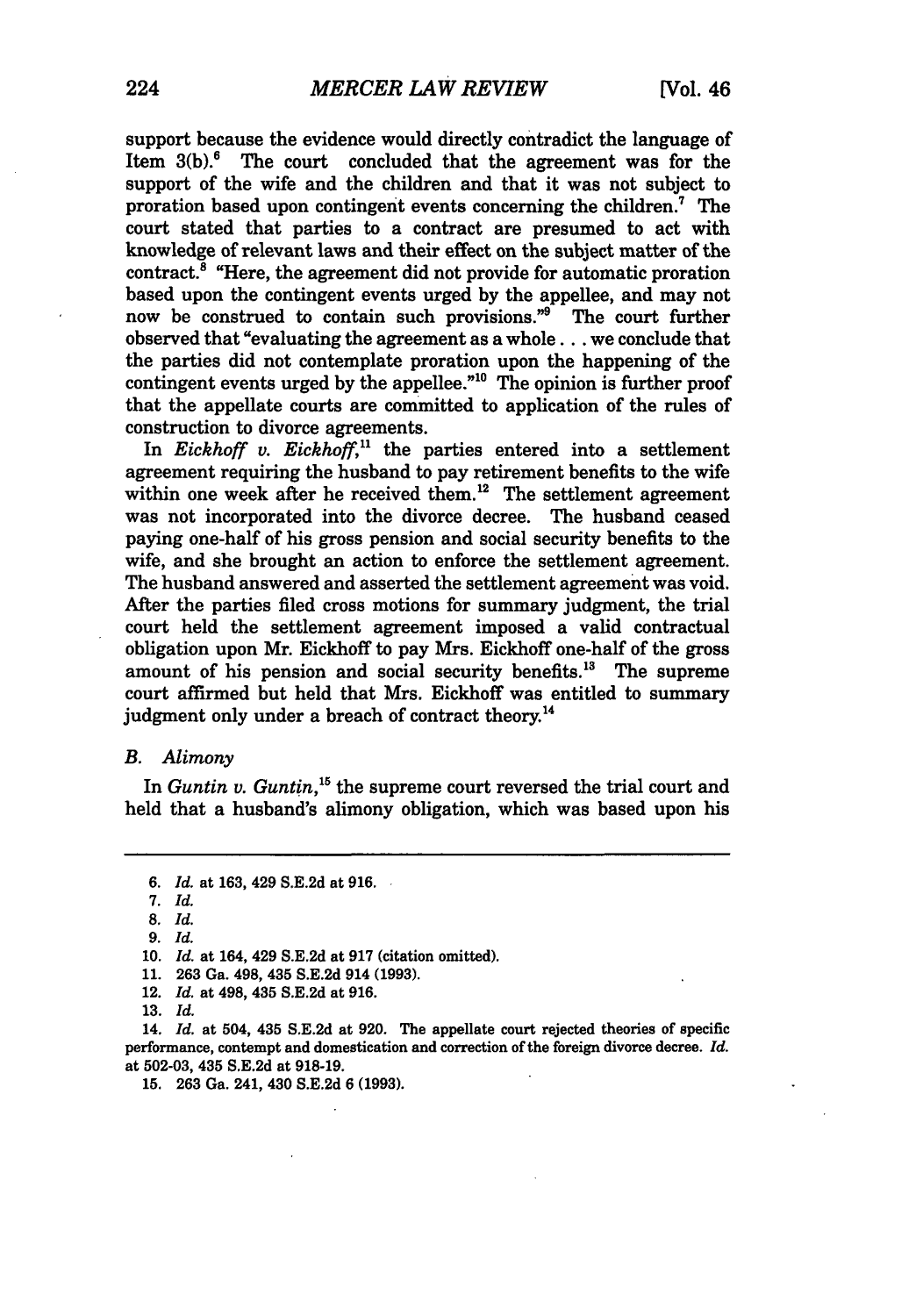salary, did not cease at his retirement.<sup>16</sup> The court further held that retirement benefits are "salary" within the meaning of his alimony obligation.17 The court stated "though the retirement benefits are paid to him after termination of employment, such benefits are part of the consideration supporting the employment contract and are deferred compensation for services rendered during the term of his employment."<sup>18</sup> Salary, however, did not include interest on savings, social security benefits, and dividends from investments.<sup>19</sup>

#### *C. Enforcement*

In *Baer v. Baer*,<sup>20</sup> the husband counterclaimed for setoff in response to the wife's application for contempt based on alimony and child support arrearages.<sup>21</sup> The supreme court initially restated the rule that a counterclaim cannot be filed in response to an application for contempt.22 The supreme court then held that a setoff of the husband's expenses that was not addressed in the divorce decree was not allowable against alimony and child support because of the "unique nature of the support obligation" in Georgia.<sup>23</sup> The court found no equitable exceptions present that justified setoff.<sup>24</sup>

#### *D. Modification*

In *Honey v. Honey*,<sup>25</sup> the supreme court held that a divorce decree entered before July **1, 1992** could not be modified under the provisions of the Official Code of Georgia Annotated **("O.C.G.A.")** sections 19-6-15(e) and  $(f)$ <sup>26</sup> The supreme court considered whether a decree which

- 19. *Id.* 20. 263 Ga. 574, 436 S.E.2d 6 (1993).
- 21. *Id.* at 574-75, 436 S.E.2d at **7.**
- 22. *Id.* at 575, 436 S.E.2d at 7.
- 23. *Id.*
- 24. *Id.*
- **25. 263** Ga. **722,** 438 **S.E.2d 87** (1994).
- 26. *Id.* at 722, 438 S.E.2d at **88. O.C.G.A.** § 19-6-15(e) provides in part that

**<sup>16.</sup>** *Id.* at 241, 430 S.E.2d at 6-7.

<sup>17.</sup> *Id.* at 242, 430 S.E.2d at 7.

**<sup>18.</sup>** *Id.*

in any temporary or final order for child support with respect to any proceeding for divorce, separate maintenance, legitimacy, or paternity entered on or after July 1, 1992, the trier of fact, in the exercise of sound discretion, may direct either or both parents to provide financial assistance to a child who has not previously married or become emancipated, who is enrolled in and attending a secondary school and who has attained the age of majority before completing his or her secondary school education, provided that such financial assistance shall not be required after a child attains 20 years of age.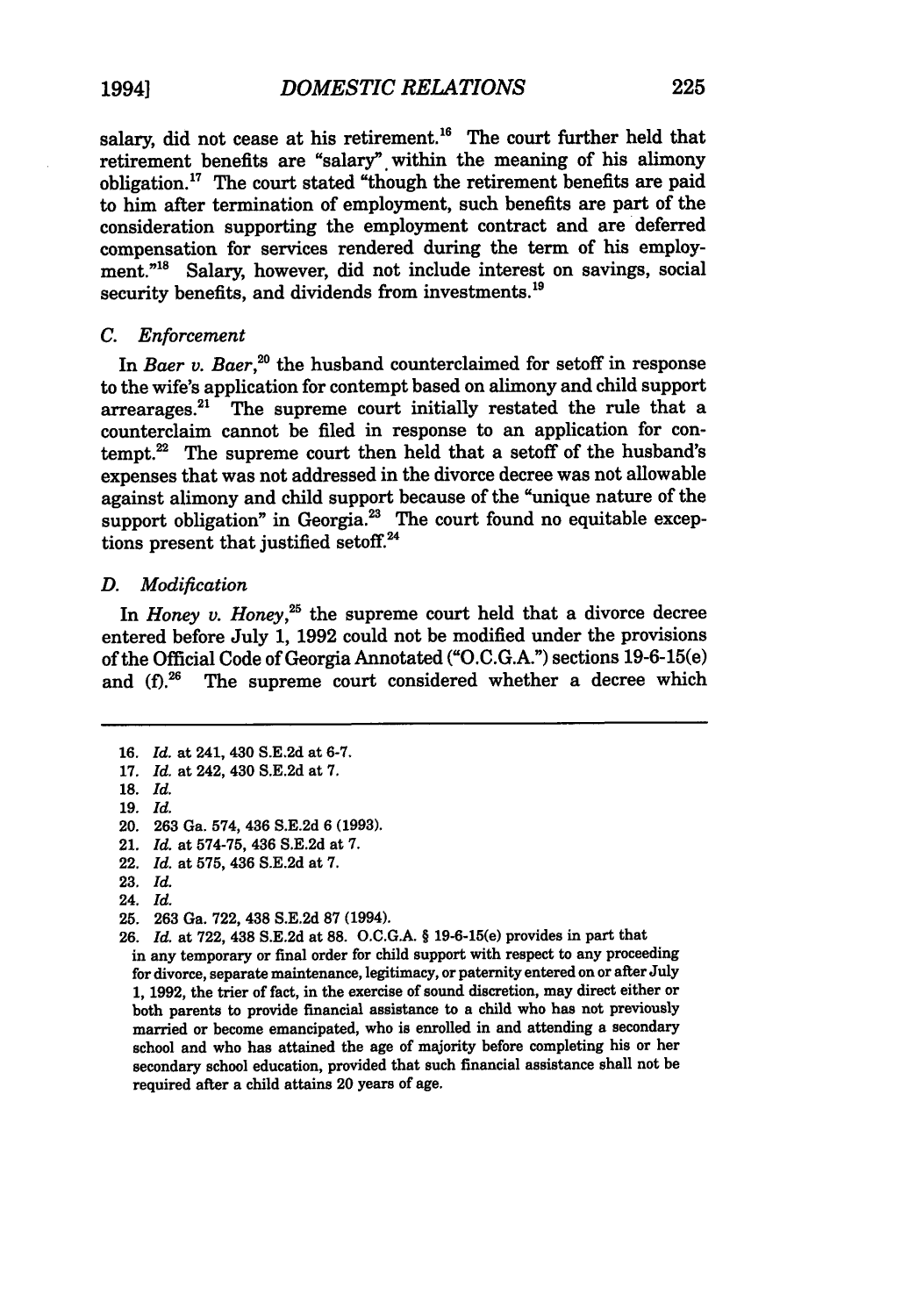provided that child support continue until the child turned eighteen could be modified to require the parent to support the child until age twenty.27 Since the divorce decree in question was entered in **1987, O.C.G.A.** sections 19-6-15(e) and **(f)** as revised did not apply.2

The divorce decree in *Bunnell v. Rogers*<sup>29</sup> provided that the husband's child support obligation would increase yearly in direct proportion to the increase in his gross wages from all employment sources during the preceding twelve month period.<sup>30</sup> The trial court found the automatic increase provision too vague and refused to enforce it. $31$  The supreme court disagreed and remanded the case to the trial court for the former wife to "establish by evidence the amounts of income to which the increase provision applies, whereupon she shall be entitled to judgment for the arrearages established **by** calculations pursuant to the increase provisions ....

In *Thomas v. Whaley*,<sup>33</sup> the Georgia Court of Appeals held that the statutory rule prohibiting the filing of petitions to modify child support more frequently than once every two years applies only to actions filed in Georgia.<sup>34</sup>

The former wife in *Keeler v. Keeler*<sup>35</sup> sought to modify the child support award in a divorce decree. $36$  The jury increased child support from zero to **\$575** per month. The jury awarded less than the husband offered in settlement negotiations.<sup> $37$ </sup> The trial court awarded attorney fees to the ex-husband based on the argument that he was the prevailing party pursuant to O.C.G.A. section 19-6-19(d).<sup>38</sup> Mr. Keeler contended that since the jury award for child support was an amount less than the

- **27. 263** Ga. at **722,** 438 **S.E.2d** at **88.**
- **28.** *Id.* at **722-23,** 438 **S.E,2d** at **88.**
- **29. 263** Ga. **811,** 440 **S.E.2d** 12 (1994).
- **30.** *Id.* at 812, 440 **S.E.2d** at 12.
- **31.** *Id.*
- **32.** *Id.* at **813,** 440 **S.E.2d** at **13.**
- **33. 208** Ga. **App. 362,** 430 **S.E.2d 655 (1993).**
- *34. Id.* at 364, 430 **S.E.2d** at **657.** See **O.C.G.A §** 19-6-19(a) (Supp. 1994).
- **35. 263** Ga. **151,** 430 **S.E.2d 5 (1993).**
- **36.** *Id.* at **151,** 430 **S.E.2d** at **5.**
- **37.** *Id.*
- **38.** *Id.* at **151-52,** 430 **S.E.2d** at **5.**

**O.C.GA.** § **19-16-15(f)** provides:

The provisions of subsection (e) of this code section shall be applicable only to a temporary order or final decree for divorce, separate maintenance, legitimation, or paternity entered on or after July **1, 1992,** and the same shall be applicable to an action for modification of a decree entered in such an action entered on or after July **1, 1992,** only upon a showing of a significant change of material circumstances.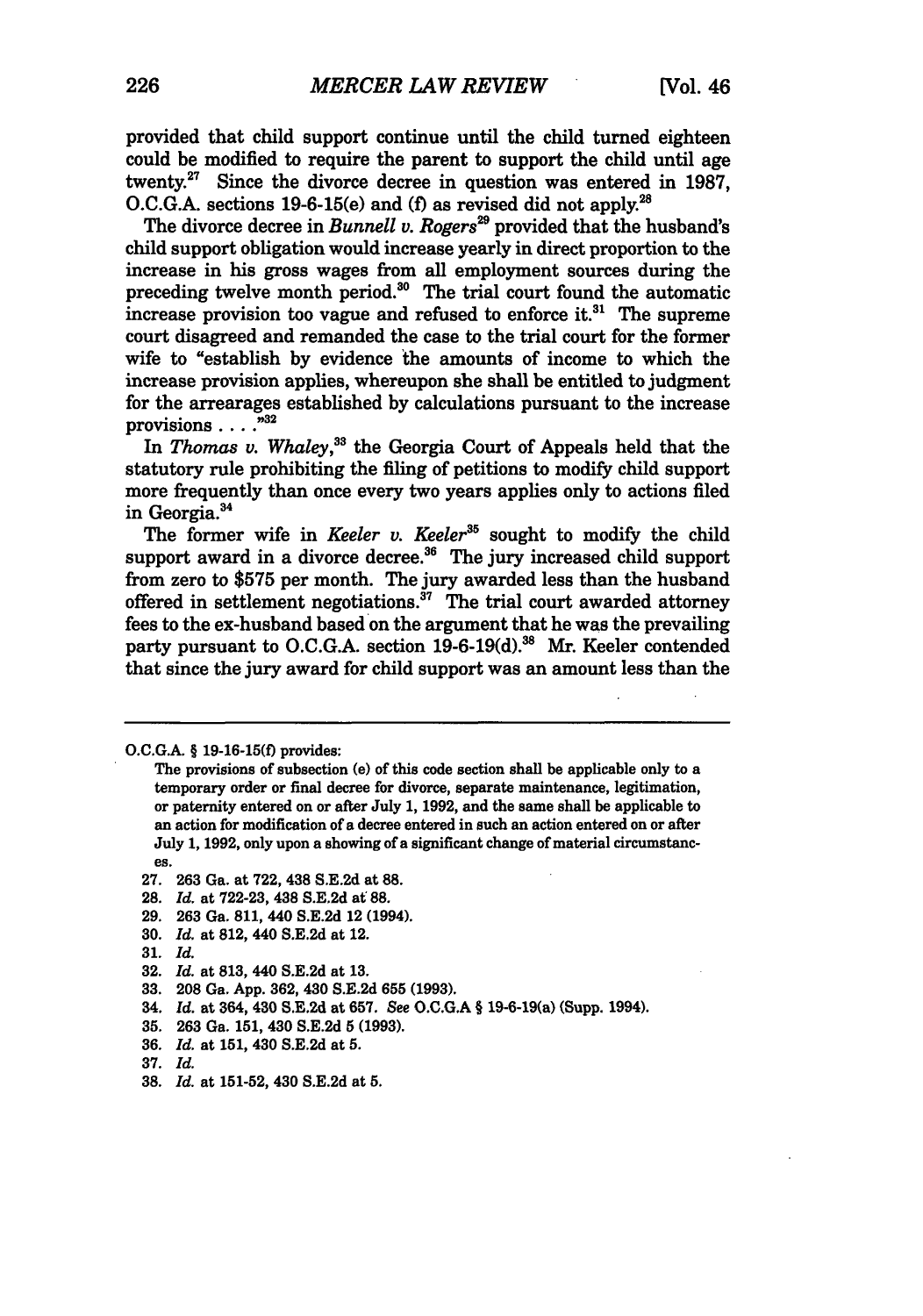amount he had offered in settlement negotiations, that he was actually the prevailing party. The supreme court held that the trier of fact determines who is the prevailing party.<sup>39</sup> In this case, the former wife prevailed because the jury increased child support, and the award of attorney fees to the former husband was erroneous.<sup>40</sup>

### *E. Equitable Division*

The equitable division portion of the jury award in *Wagan v. Wagan<sup>41</sup>* consisted of a **\$25,000** sum ostensibly held in escrow **by** Mr. Wagan's attorney.42 The trial court directed Mr. Wagan "'to cause his attorney  $\dots$  to pay to [Mrs. Wagan] the sum of \$25,000 held in escrow  $\dots$ <sup>343</sup> Mr. Wagan subsequently retained another attorney who demanded that the original attorney deliver the **\$25,000** to Mrs. Wagan. However, Mr. Wagan's original attorney apparently had converted the **\$25,000** before committing suicide. Mrs. Wagan moved to hold Mr. Wagan in contempt and asked for clarification of the final divorce decree. The trial court ordered Mr. Wagan to pay **\$25,000** to Mrs. Wagan within ten days of the date of the court's order.<sup>44</sup> Mr. Wagan appealed and the supreme court held that the **\$25,000** was not alimony, but was a particular **\$25,000** fund.45 Since the fund no longer existed, there was nothing to turn over to Mrs. Wagan.<sup>46</sup> The court's rationale was that "[a]ppellee's failure to [receive] the **\$25,000** was not the result of appellant's willful disobedience, but of the fiduciary's apparent misappropriation of the fund."<sup>47</sup> The court further stated that the jury's award was an in rem judgment, which the trial court erroneously attempted to make an in personam judgment.'

- **39.** *Id.* at **152, 430 S.E.2d** at **5.** 40. *Id.* 41. **263** Ga. 376, 434 S.E.2d 475 (1993). 42. *Id.* at 376, 434 S.E.2d at 475. *43. Id.* 44. *Id.* at 377. 45. *Id.* at 376-77, 434 S.E.2d at 476.
- 46. *Id.* at 376, 434 S.E.2d at 476.
- 47. *Id.* at 378, 434 S.E.2d at 476.
- 48. *Id.* at 378, 434 S.E.2d at 477.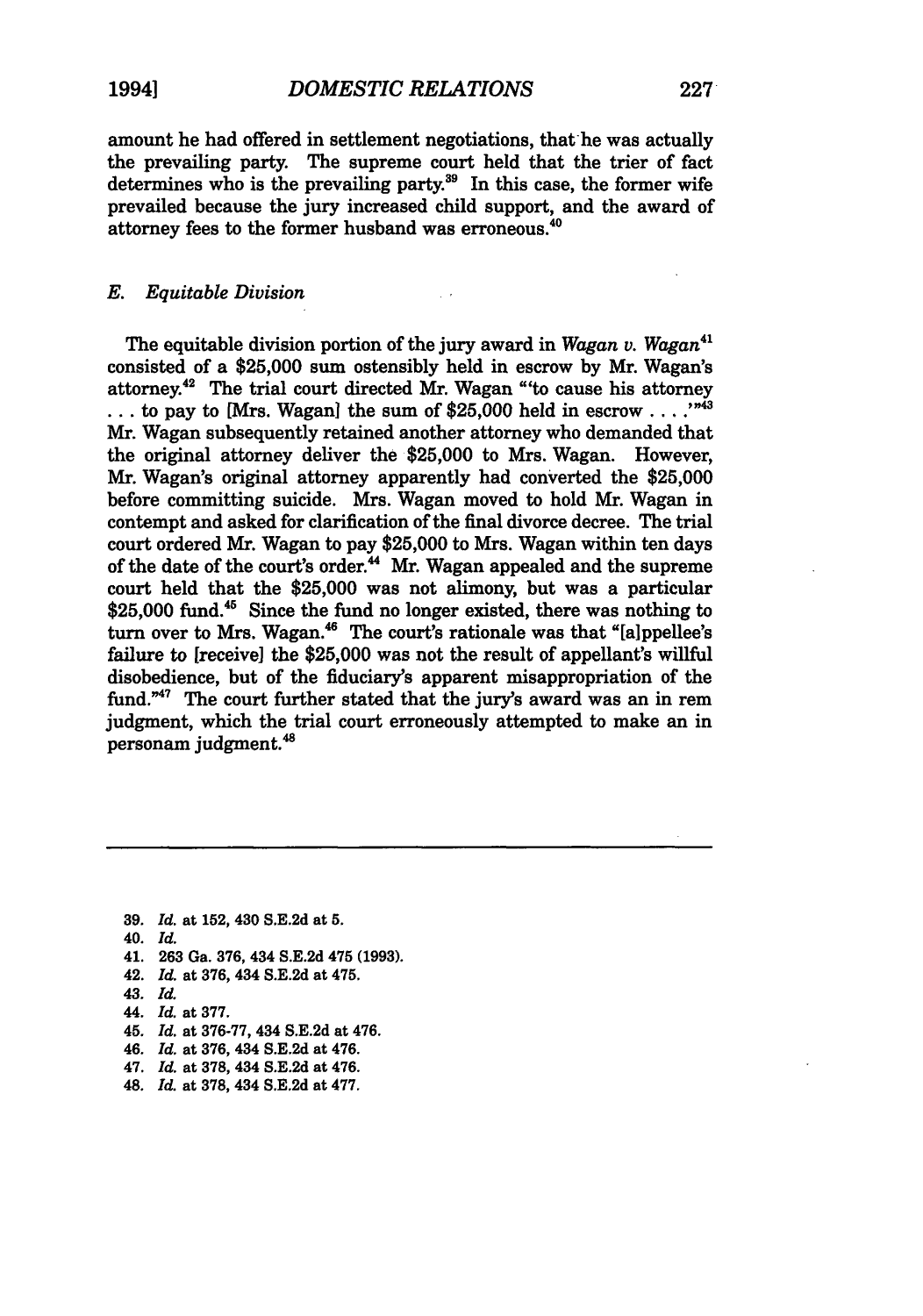#### **II.** CHILDREN

#### *A. Child Support*

In *Coxwell v. Matthews,49* the supreme court addressed the question of whether birth and pregnancy-related medical expenses create a support obligation the biological father can be ordered to pay.<sup>50</sup> In *Coxwell,* the birth mother, Matthews, filed a petition to establish Coxwell's paternity of her son. She also sought \$15,458.98 in pregnancy and birth-related medical expenses. The parties entered into a consent order resolving all issues except liability for birth-related expenses.<sup>51</sup> The trial court found the mother was entitled to birth-related expenses and ordered payment of these expenses by the father.<sup>52</sup> The court of appeals denied the father's application to appeal, but the supreme court granted certiorari to determine whether pregnancy and birth-related medical expenses incurred **by** the mother are recoverable from the father in a paternity action.<sup>53</sup> Citing O.C.G.A. section 19-7-24,<sup>54</sup> Justice Clark held that such expenses are the obligation of the father and the mother may recover them in a paternity action. $55$  Three justices dissented, in effect, accusing the majority of judicial legislation.<sup>56</sup> The dissenters also noted the criminal abandonment statute specifically imposed the duty that the majority grafted unto the paternity statute.<sup>57</sup>

In *Department of Human Resources v. Brandenburg*<sup>58</sup> and *Department of Human Resources v. Chappell*,<sup>59</sup> the court of appeals held that the income deduction order requirement set forth in O.C.G.A. section 19-

**52.** *Id.* at 444-45, 435 **S.E.2d** at 34.

- 55. **263** Ga. at 446, 435 **S.E.2d** at 34.
- **56.** 263 Ga. at 447-48, 435 S.E.2d at **35-36** (Hunt, **J.,** dissenting).
- **57.** *Id.* at 447, 435 S.E.2d at 35-36.
- **58.** 211 Ga. **App.** 715, 440 **S.E.2d** 498 (1994).
- **59.** 211 Ga. App. 834, 440 S.E.2d **722** (1994).

<sup>49.</sup> **263 Ga.** 444, 435 **S.E.2d 33 (1993).**

**<sup>50.</sup>** *Id.* at 445, 435 **S.E.2d** at 34.

**<sup>51.</sup>** *Id.* at **444,** 435 **S.E.2d** at **33.**

**<sup>53.</sup>** *Id.* at 445, 435 **S.E.2d** at 34.

<sup>54.</sup> **O.C.G.A.** § 19-7-24 **(1988)** provides:

It is the joint and several duty of each parent of a child born out of wedlock to provide for the maintenance, protection, and education of the child until he reaches the age of majority, except to the extent that the duty of one parent is otherwise or further defined by court order.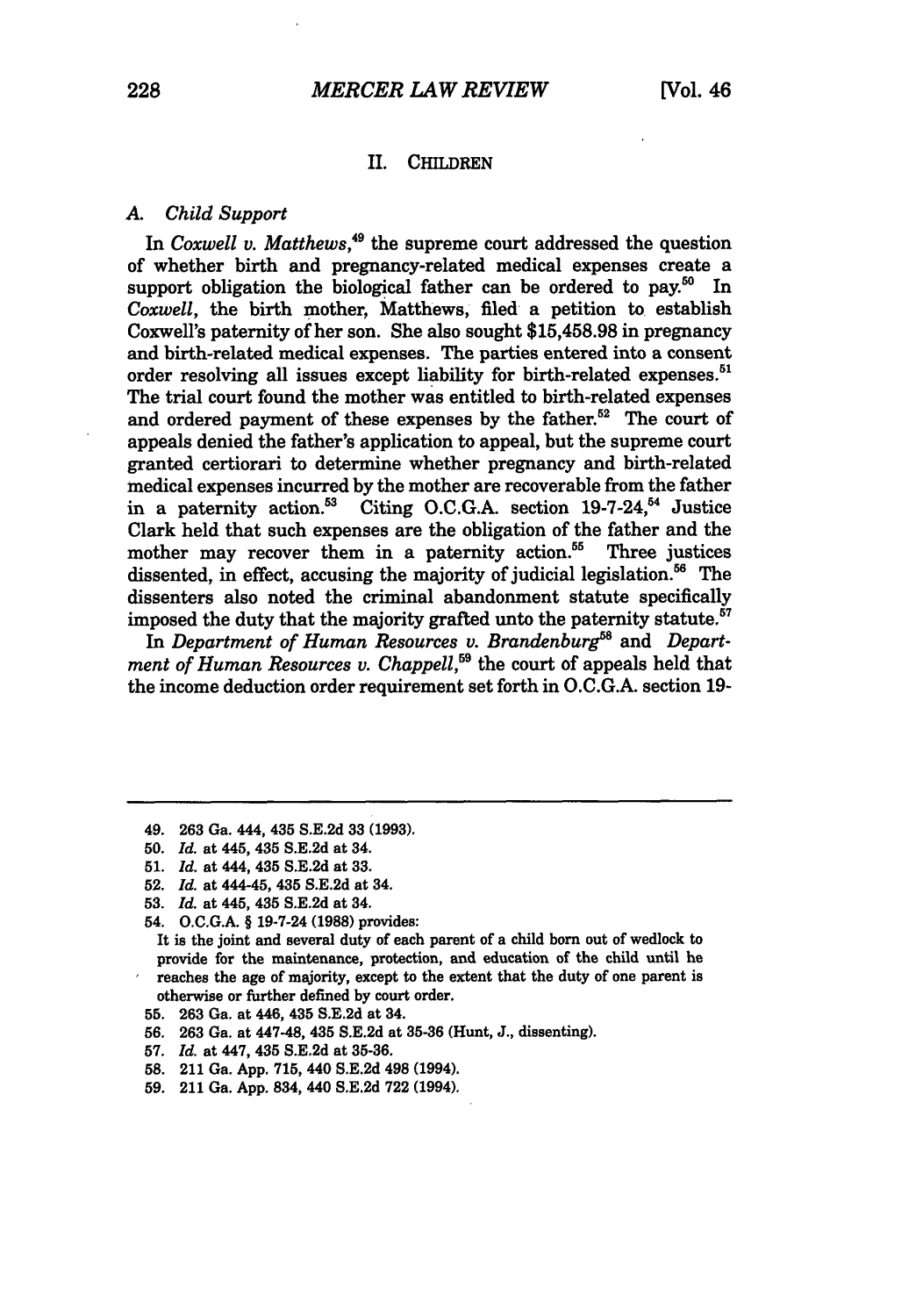$6-32(a)(1)^{60}$  is mandatory and that the trial court had erroneously refused to enter income deduction orders.<sup>61</sup>

#### *B. Custody*

The supreme court in *Wilson v. Gouse62* held that the Parental Kidnapping Prevention Act<sup>63</sup> ("PKPA") applies to all interstate custody disputes regardless of whether a parent has abducted the child. $64$  The PKPA is designed to ensure application of uniform guidelines in determining jurisdiction in such cases.<sup>65</sup> Applying PKPA standards to the case before it, the supreme court agreed with the court of appeals that Georgia had subject matter jurisdiction to modify an Ohio divorce decree.6 **A** provision in the Ohio decree purporting to retain exclusive and continuing jurisdiction over the children in this action was contrary to the PKPA,<sup>87</sup> "and neither the PKPA nor the UCCJA <sup>["Uniform Child"]</sup> Custody Jurisdiction Act<sup>"</sup>[<sup>68</sup> permit subject matter jurisdiction to be conferred **by** stipulation, agreement, or consent of the parties."'

*In the Interest of A.R.B., a child*,<sup>70</sup> is a strong judicial endorsement of joint custody.<sup>71</sup> This case involved an appeal from an award of sole custody of the parties' only son to the mother. The father made an application for discretionary appeal from the order of the juvenile court.72 Justice Beasley, writing for the court of appeals, held that the trial court failed to give proper consideration to the joint custody provisions of **O.C.G.A.** section **19-9-6."3** The court of appeals remanded

*72. Id.* at 324, 433 **S.E.2d** at 412.

**73.** *Id.* at **326,** 433 **S.E.2d** at 413-14.

**<sup>60.</sup> O.C.G.A. § 19-6-32** (Supp. 1994).

*<sup>61.</sup> Brandenburg,* 211 Ga. **App.** at **715,** 440 **S.E.2d** at 499; *Chappell,* 211 Ga. **App.** at 834, 440 **S.E.2d** at **722-23.**

**<sup>62. 263</sup>** Ga. **887,** 441 **S.E.2d 57** (1994).

**<sup>63. 28</sup> U.S.C. § 1738A (1988).**

<sup>64.</sup> **263** Ga. at **889,** 441 **S.E.2d** at **59.** The court of appeals found abduction necessary to invoke the PKPA in Gouse **v.** Wilson, **207** Ga. **App.** 574, 428 **S.E.2d 571 (1993).** *See* Barry McGough, *Domestic Relations* 45 MERCER L. REV. **215,** 221 **(1993)** [hereinafter "McGough"].

**<sup>65.</sup>** *Wilson,* **263** Ga. at **890,** 441 **S.E.2d** at **59-60.** *See* McGough at 221. The PKPA thus corrects the defects created **by** state modifications to the Uniform Child Custody Jurisdiction Act **("UCCJA). O.C.G.A. §§** 19-9-40 to -64 **(1991).**

**<sup>66.</sup>** *Wilson,* **263** Ga. at **895,** 441 **S.E.2d** at **63.**

**<sup>67.</sup>** *Id.* at **894-95,** 441 **S.E.2d** at **63.**

**<sup>68.</sup> O.C.G.A.** §§ 19-9-40 to -64 **(1991).**

**<sup>69.</sup>** *Wilson,* **263** Ga. at **895,** 441 **S.E.2d** at **63.**

**<sup>70. 209</sup>** Ga. **App.** 324, 433 **S.E.2d** 411 **(1993).**

**<sup>71.</sup>** *Id.* Justice Beasley authored the opinion. Justice Cooper and Justice Murray concurred in the judgment only.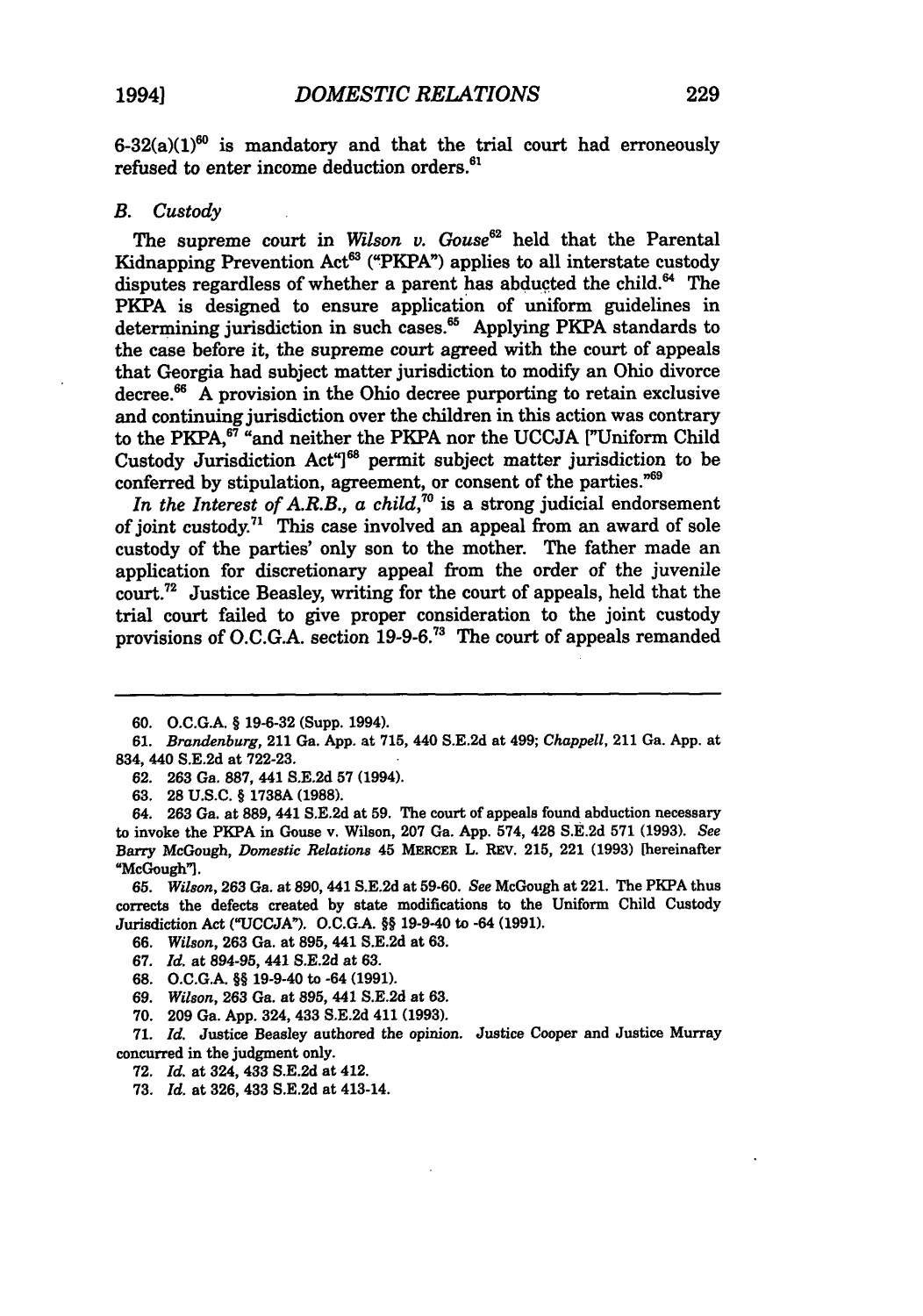the case for the trial court to make findings and conclusions that give effect to **O.C.G.A.** sections **19-9-3(d)** and **19-9-6. <sup>74</sup>**Justice Beasley referred to the 1983 Georgia Constitution<sup>75</sup> and emphasized that its purpose was to "'promote the interest and happiness of the citizen and of the family . . . .<sup>"76</sup> Justice Beasley stated that joint custody "afford[s] greater equality between parents in fostering relationships with their children so that the best interests of each child can be served."<sup>77</sup> She referred to O.C.G.A. sections 19-7-2 and 19-9-6 and stated the policy reasons favoring "equally shared parenting obligations and opportunities which places children first in the constellation of individual desires ... .<sup>78</sup> She also cited the 1990 amendment to O.C.G.A. section 19-9-3(a) and its codification of shared parenting as it relates to custody of minor children.<sup>79</sup>

The court dismissed the notion that joint physical custody as well as joint legal custody is untenable. $^{80}$  The court observed that with cooperation the parties could make both joint physical custody and joint legal custody a viable solution to divorce.<sup>81</sup> In *A.R.B.*, the evidence was clear that both parents had been actively involved in the child's life, providing emotional support to the child. The court stated:

[W1nherent in the express public policy is a recognition of the child's right to equal access and opportunity with both parents, the right to be guided and nurtured by both parents, the right to have major decisions made by the application of both parents' wisdom, judgment and experience. The child does not forfeit these rights when the parents divorce.<sup>82</sup>

The trial court changed custody in *Templeman v. Earnest*<sup>83</sup> because the parents were "warring," the mother's income was different, and the living conditions of the father were different as compared to the prior actions." Moreover, the court awarded joint custody with physical custody alternating annually because that was the parties' practice,

<sup>74.</sup> *Id.* at **327,** 433 **S.E.2d** at 414.

**<sup>75.</sup> GA.** CoNsT. pmbl. **(1983).**

**<sup>76. 209</sup>** Ga. **App.** at **326,** 433 **S.E.2d** at 413.

**<sup>77.</sup>** *Id.*

**<sup>78.</sup>** *Id.*

**<sup>79.</sup>** *Id.*

**<sup>80.</sup>** *Id.* at **327,** 433 **S.E.2d** at 414.

**<sup>81.</sup>** *Id.*

**<sup>82.</sup>** *Id.*

**<sup>83. 209</sup>** Ga. **App. 557,** 434 **S.E.2d 106 (1993).**

<sup>84.</sup> *Id.* at **557,** 434 **S.E.2d** at **107.**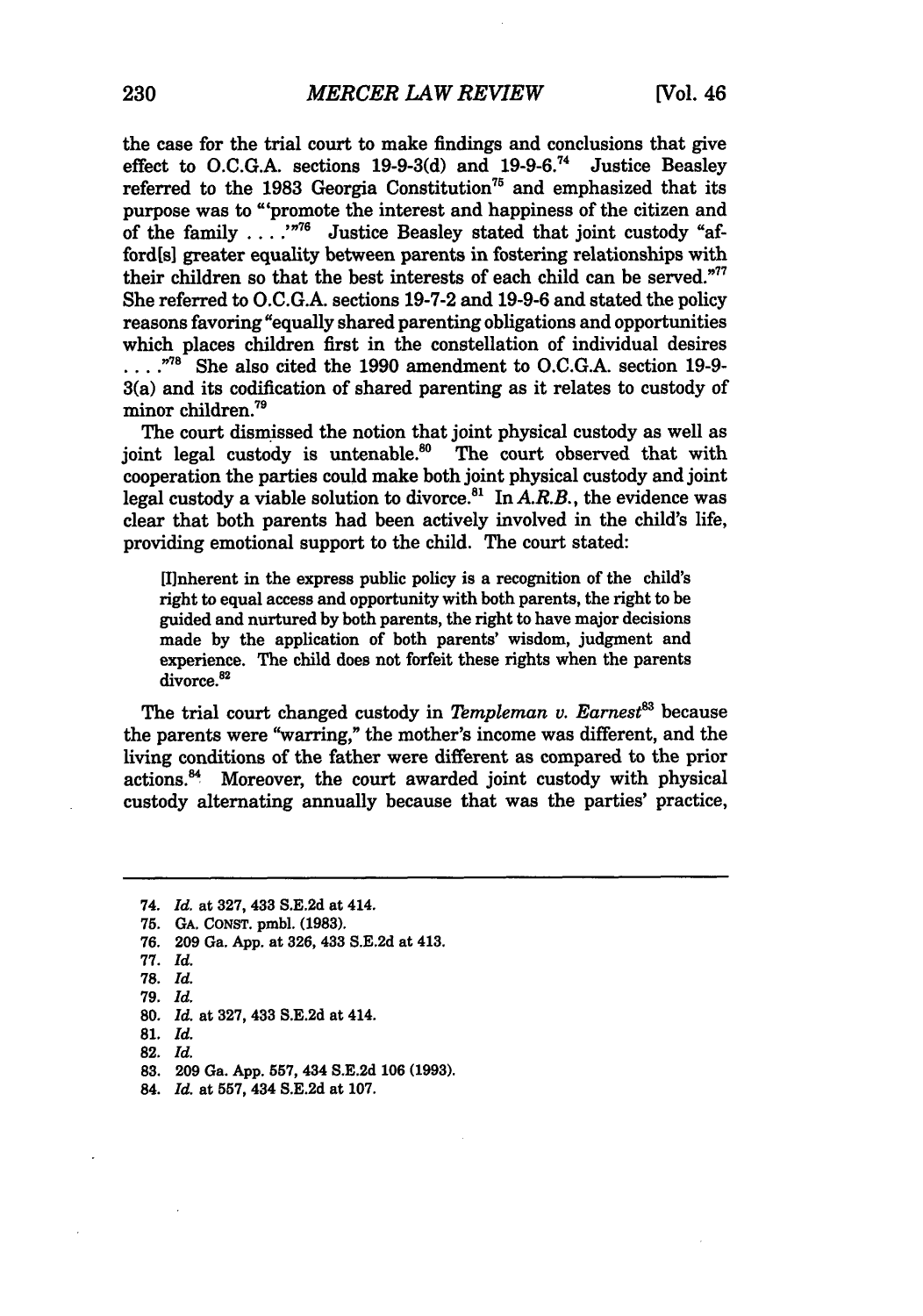although not the court's preference.<sup>85</sup> The court of appeals reversed the trial court because the circumstances did not meet the criteria for a material change of condition.<sup>86</sup> Moreover, the court struck down the joint custody award because "[tihe trial court has an independent duty in these cases to make an award of custody that is in the best interest of the children **...** and *is not authorized to merely ratify the practices of the parties."87*

#### III. LEGISLATION

The General Assembly amended the child support guidelines codified in **O.C.G.A.** section **19-6-1588** to create a rebuttable presumption that the support award amount is the correct amount.<sup>89</sup> A written finding or specific finding on the record is sufficient to rebut this presumption if the finding states the support amount that would have been required by the guidelines and justifies the variance.<sup>90</sup>

The General Assembly also imposed an affimative duty on trial courts to order the child support obligor to provide accident and sickness insurance for minor children if available through the obligor's employment, unless it is cost prohibitive or available through the support obligee.9 **If** insurance coverage is unavailable or cost prohibitive, the court may order the obligor to acquire insurance when it becomes available, to pay the obligee's cost of insurance, or to pay for uncovered expenses.<sup>92</sup>

**85.** *Id.*

- **87. 209** Ga. **App.** at **558,** 434 **S.E.2d** at **108** (emphasis supplied) (citations omitted).
- **88. O.C.GA. § 19-6-15** (Supp. 1994).

**92.** *Id.*

**<sup>86.</sup>** *Id.* at **558,** 434 **S.E.2d** at **107-08.**

**<sup>89.</sup>** *Id.* **§ 19-6-15(b)(5).**

**<sup>90.</sup>** *Id.*

**<sup>91.</sup>** *Id. §* 19-6-15(a).